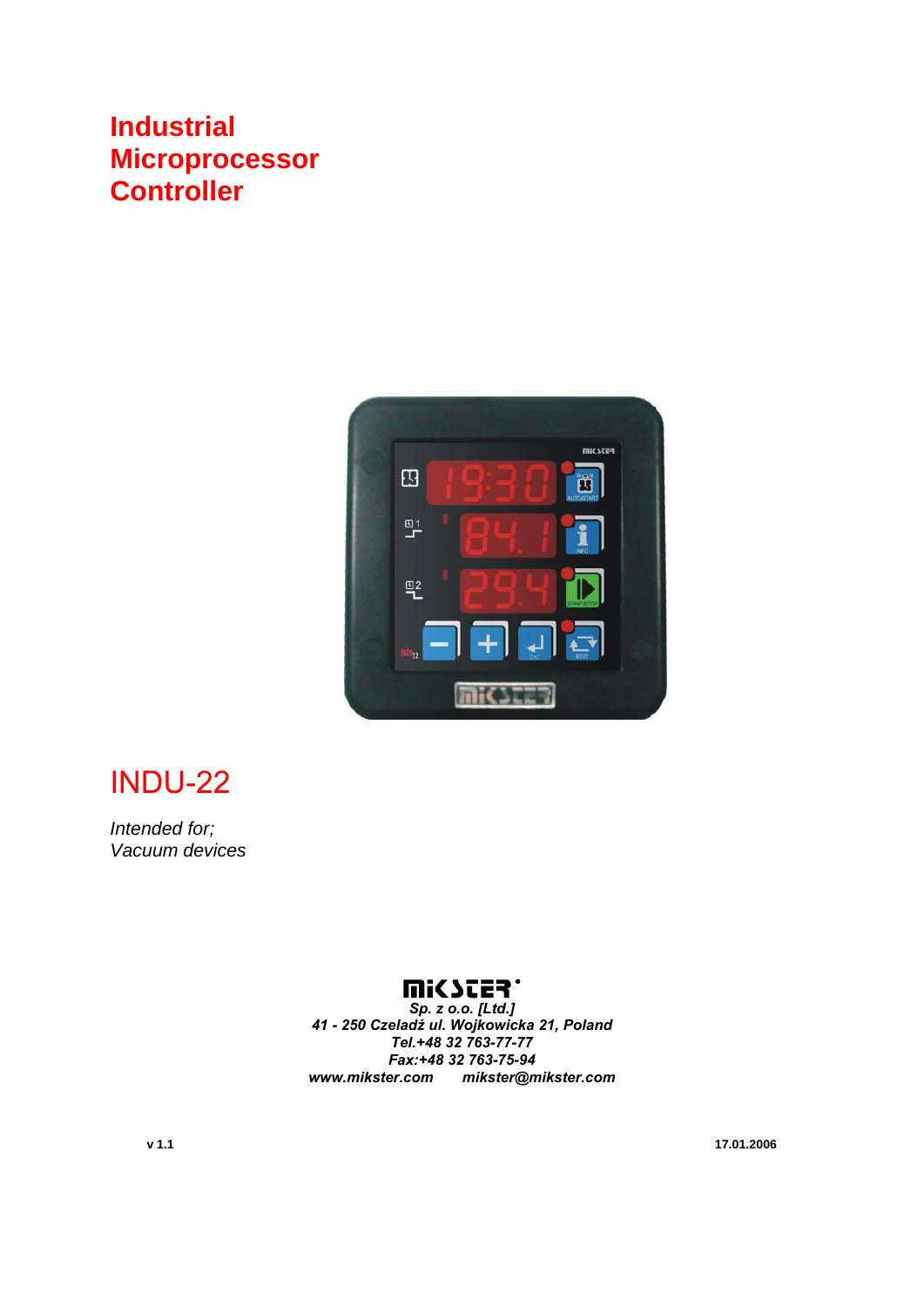## 1. Table of Contents

| $\mathbf{1}$ . |                         |    |
|----------------|-------------------------|----|
|                |                         |    |
|                |                         |    |
|                |                         |    |
|                |                         |    |
|                |                         |    |
|                |                         |    |
|                |                         |    |
|                |                         |    |
|                | 10. Info $\frac{\ }{8}$ |    |
|                |                         | 9  |
| 12.            |                         |    |
| 13.            |                         |    |
| 14.            |                         | 11 |
| 15.            |                         |    |
|                |                         | 12 |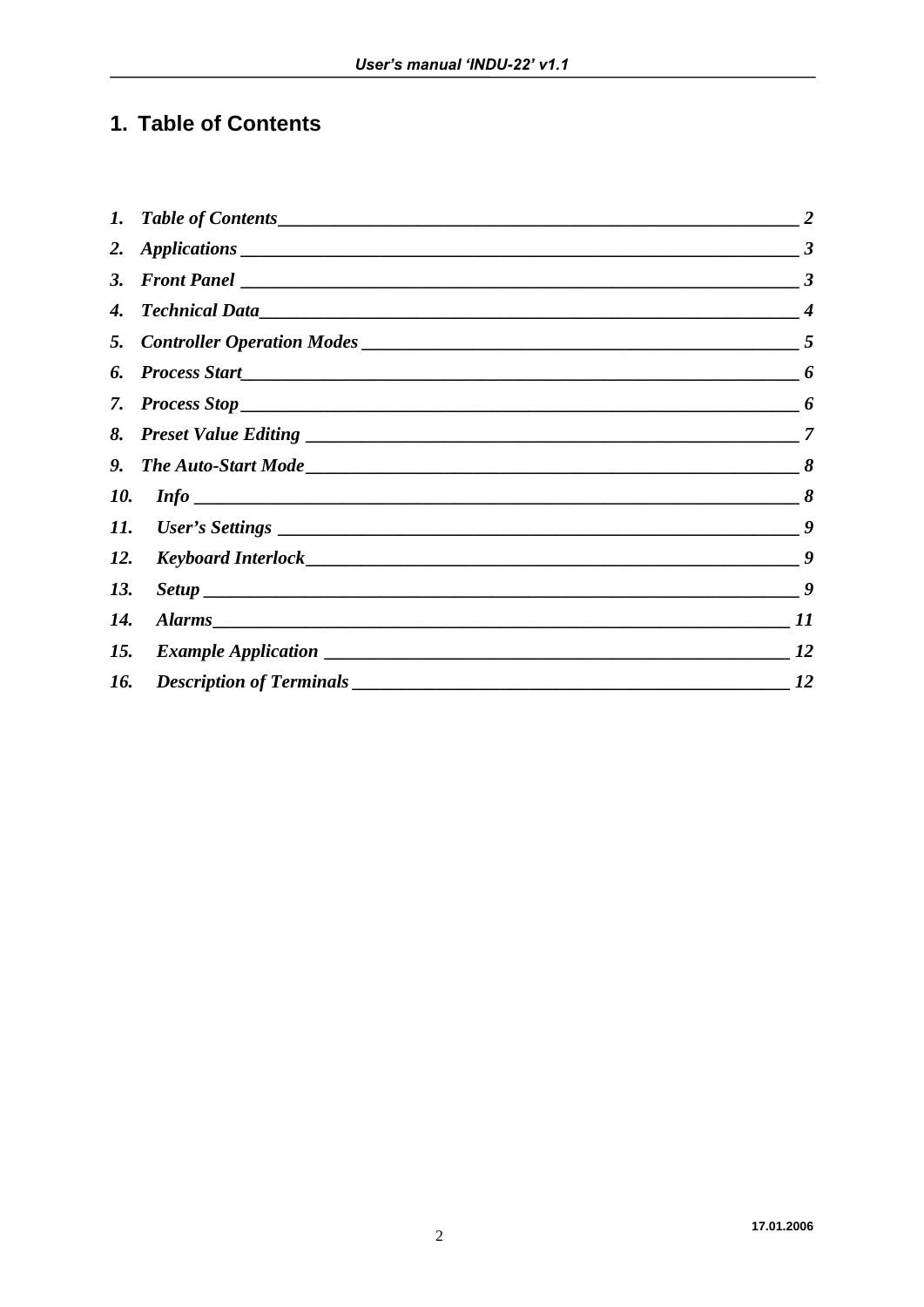### **2. Applications**

Primary application of the INDU22 Controller is to control equipment according to a time algorithm through cyclic turning on and off actuators. One of typical applications of the INDU22 Controller is to supervise vacuum mass devices.

The idea of the Controller operation is cyclical repeating of the following phases:

- Phase 1: for preset time high state at the Rel2 output (e.g. revolutions left)
- Phase 2: preset pause time
- Phase 3: for preset time high state at the Rel3 output (e.g. revolutions right)
- Phase 4: preset pause time
- Shift to Phase 1

Maximum process duration: 9999 hours Maximum phase duration: 999 hours

## **3. Front Panel**



Fig.: INDU22 Controller front panel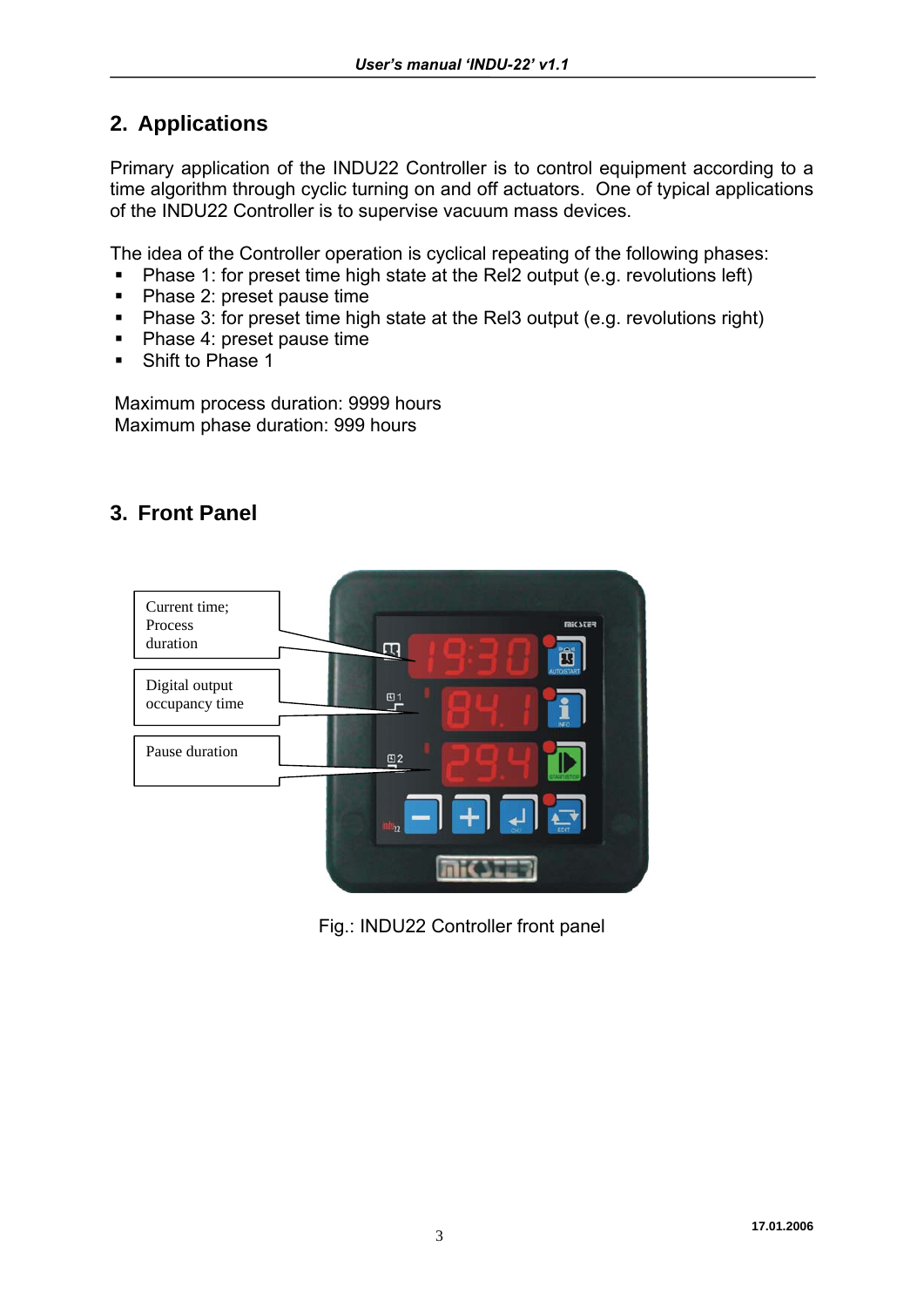## **4. Technical Data**

| <b>Display</b>          | LED $\frac{1}{2}$ " x 4 digits<br>LED $\frac{1}{2}$ " x 3 digits<br>LED $\frac{1}{2}$ " x 3 digits |  |  |
|-------------------------|----------------------------------------------------------------------------------------------------|--|--|
| Power supply            | 230 (optional 24,110) VAC $\pm$ 10%                                                                |  |  |
| Keyboard                | 7 keys (micro switch)                                                                              |  |  |
| Inputs                  | 2-digit, zero potential:                                                                           |  |  |
|                         | Control inputs: closing (normally open) to system ground                                           |  |  |
|                         | Maximum resistance of closed contact: 100 $\Omega$                                                 |  |  |
|                         | Minimum resistance of open contact: 10000 $\Omega$                                                 |  |  |
| Outputs                 | 1 relay output; normally open contactor (250 VAC/8A)                                               |  |  |
|                         | 4 switching relay outputs (250 VAC/8A)                                                             |  |  |
| <b>Protection class</b> | IP65 (from front)                                                                                  |  |  |
| Power consumption       | 3 W                                                                                                |  |  |
| Auto-start              | Possibility to activate process at selected hour or after preset                                   |  |  |
|                         | time                                                                                               |  |  |



Fig. Casing – overall dimensions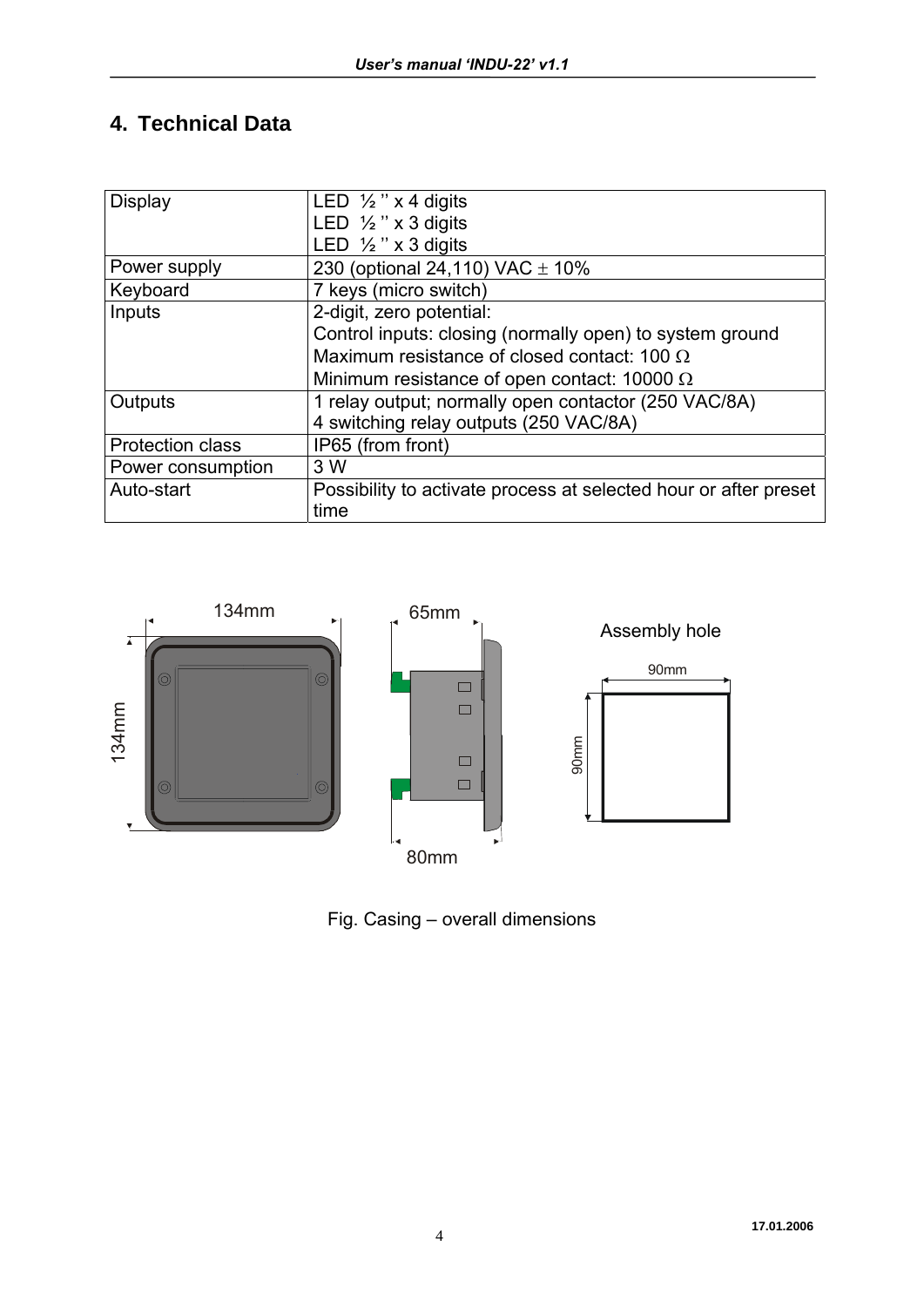#### **5. Controller Operation Modes**

The Controller may operate in one of the following modes:

 START Mode: When in the Start Mode, the Controller cyclically switches over the REL2 and REL3 relay outputs according to the following illustration:



Time parameters T1, T pause may be set in the Edit Mode, providing possibility to make corrections during the process.

START Mode is announced by blinking diode at the START button.

- STOP Mode: after termination of the START Mode word STOP appears on upper display and sound signal is generated. Press the STOP key in order to switch to the STAND-BY Mode.
- STAND-BY Mode: when in this Mode, the Controller waits for restart of the START Mode. Current hour and minute is shown on upper display.
- AUTOSTART Mode: allows to program activation of the START Mode at given hour or after preset time. The AUTOSTART Mode is signalled by blinking of diodes located at the START and AUTOSTART keys.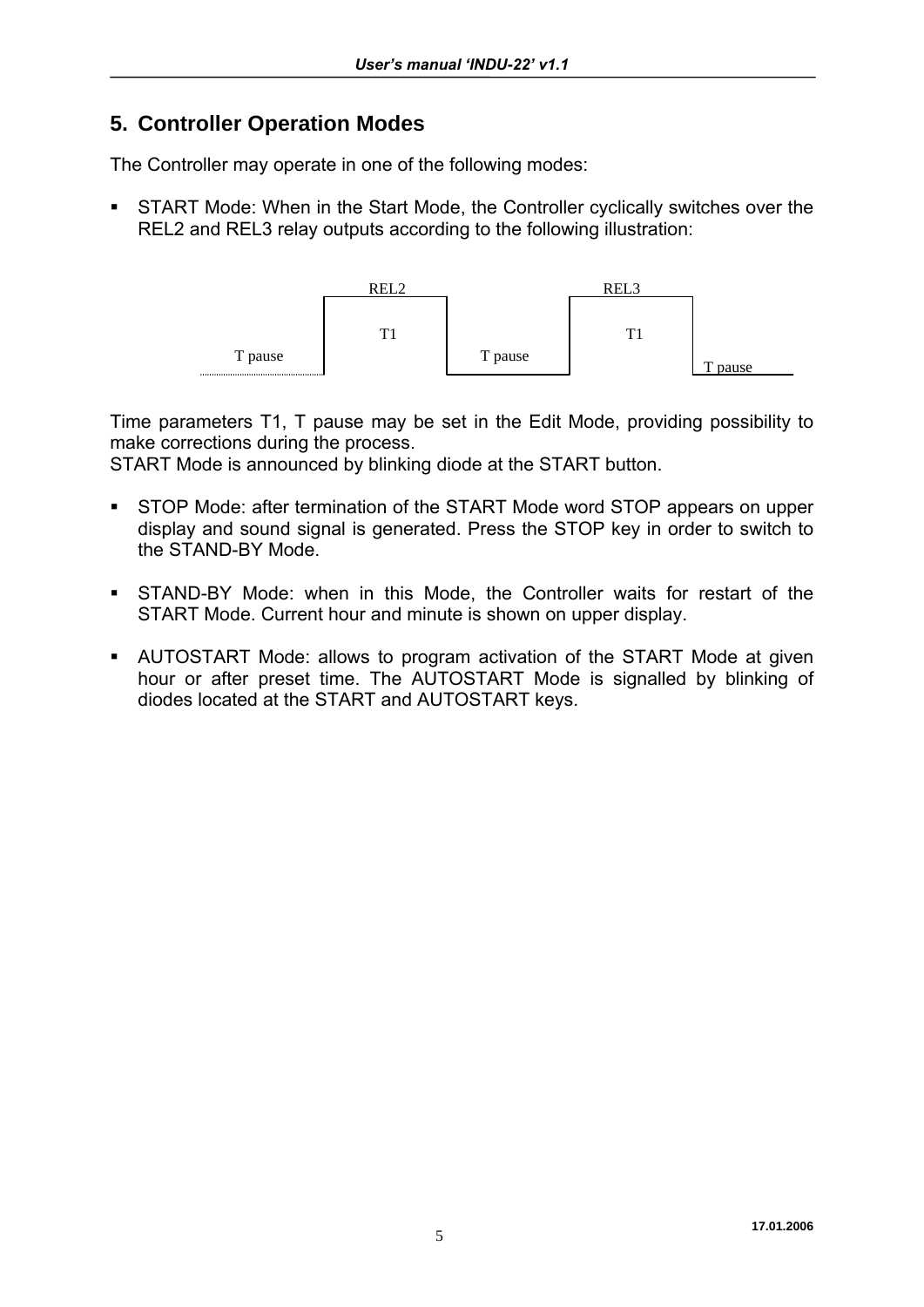#### **6. Process Start**

Press the START key in order to activate the process. Activation of the START Mode is announced by blinking of diode in the START key.

All the time when in the START Mode, the REL4 output is busy and time remaining until the end of the START Mode is displayed on upper LED display.



#### **7. Process Stop**

It is possible to interrupt the START Mode at any time by pressing the STOP key. STOP will appear on the display and the REL5 output will be busy. Press the OK key for confirmation. The Controller automatically quits the STOP Mode when time preset in the F12 SETUP cell passes. Time is expressed in minutes.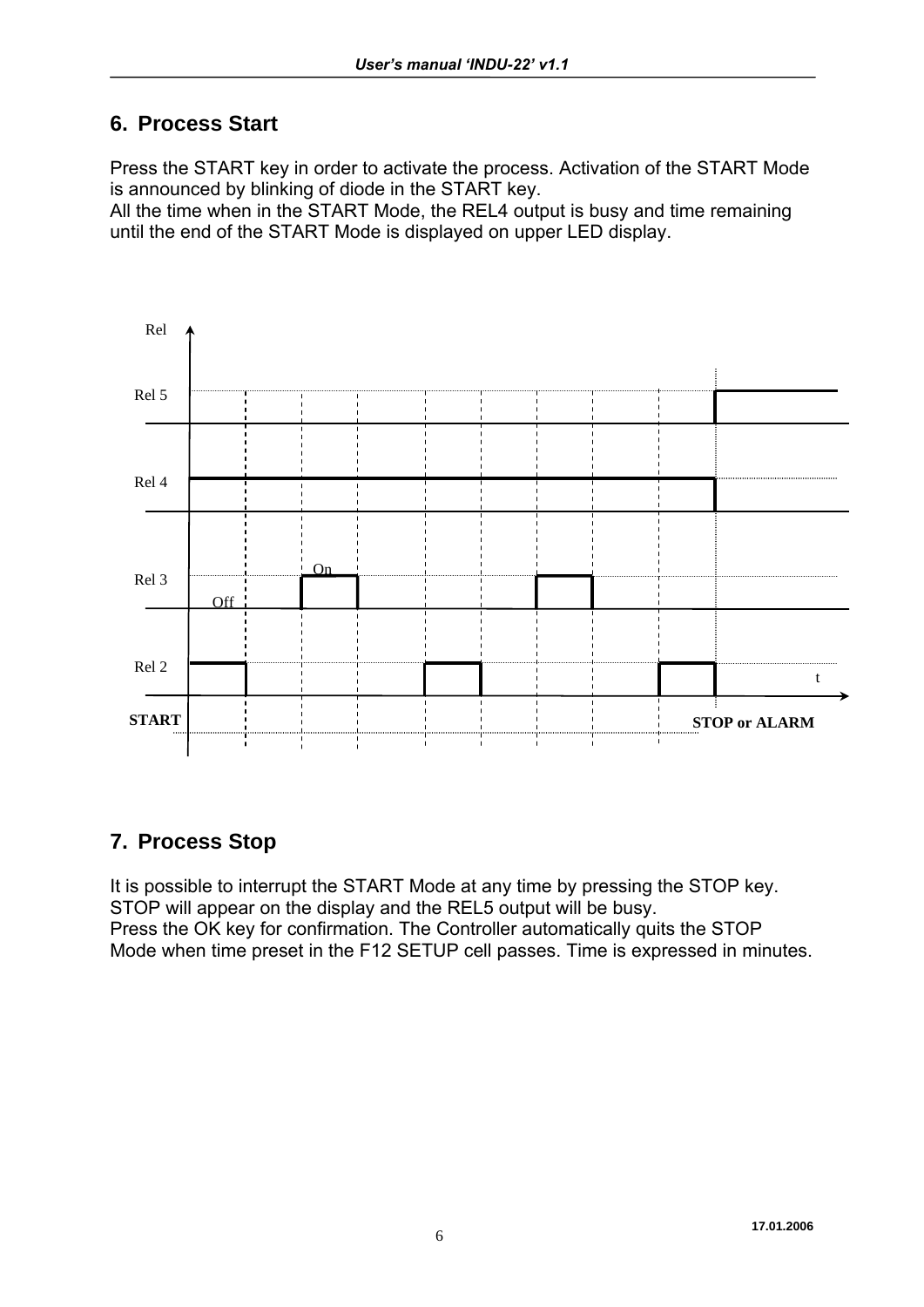#### **8. Preset Value Editing**

EDIT Mode permits to edit preset values. Press the EDIT key in order to enter the EDIT Mode. Change settings using the PLUS / MINUS keys. Move to the next parameter using the OK key. When the EDIT key is pressed again, the unit quits EDIT Mode.



Preset values:

- **Step duration**
- Digital output occupancy time
- Pause duration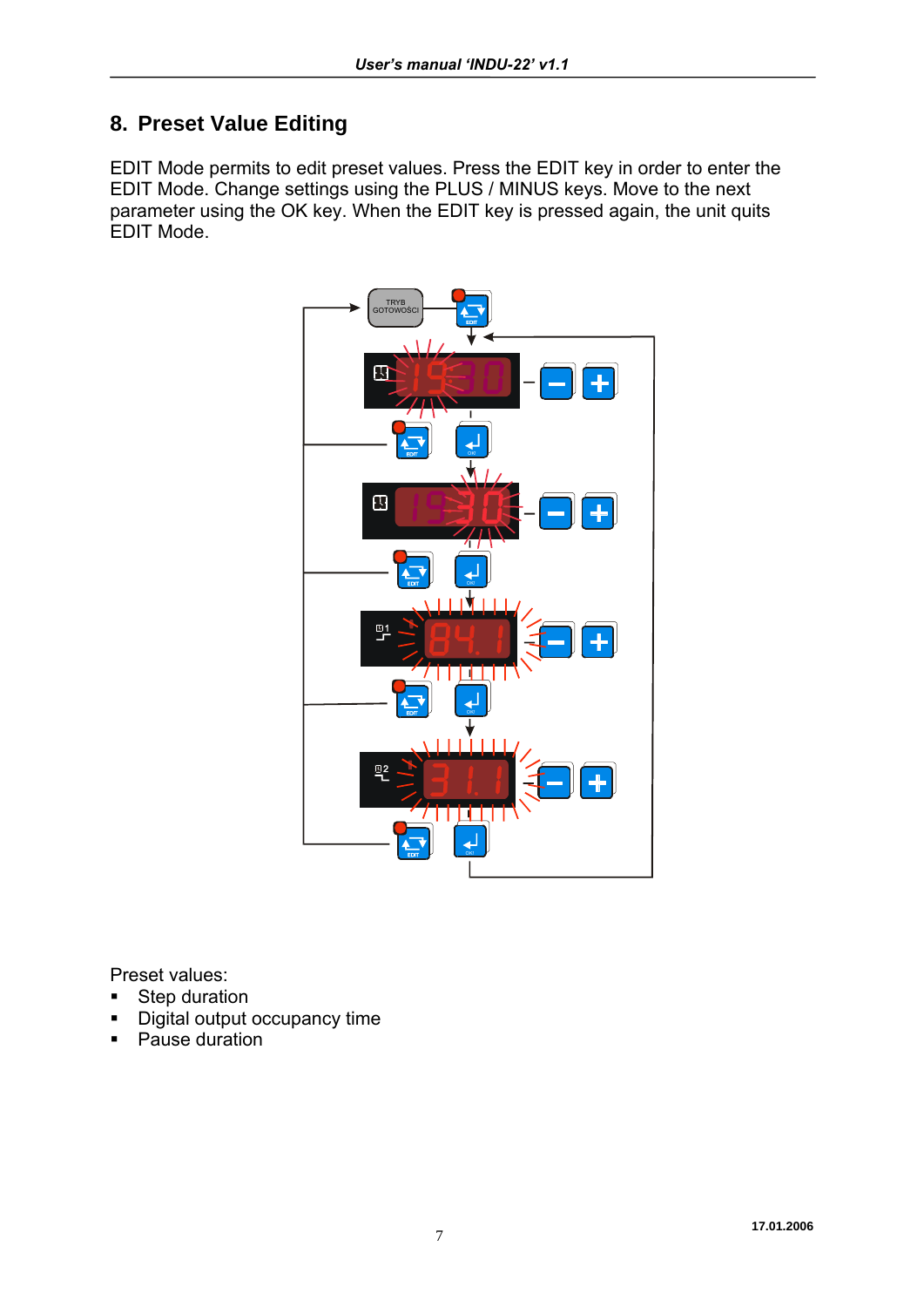Preset values may have the following formats:

Step duration:

- hours (range from 0 to 9999)
- hours : minutes (range: 99:59)
- minutes : seconds (range: 99:59)

Digital output occupancy time and pause duration

- hours (range from 0 to 999)
- minutes (range from 0 to 999)
- seconds (range from 0 to 999)

It is also possible to change preset values while the process is running (if cell no. 11 is set at 1 in the Setup).

Original values are edited and the Controller updates changes as they come. As soon as the START Mode is finished, all settings will be reset to their original values (set prior to activation of the START Mode).

**COMMENT:** Access code to editing is the same as for user's settings.

#### **9. The Auto-Start Mode**

The Controller permits to activate the START Mode with a delay. In order to do so press the AUTOSTART key (diode located at the key blinks). Depending on the Setup SF2 cell – format of the AUTOSTART Mode parameters, enter the Auto-Start Mode parameters. Edit parameters using the PLUS / MINUS keys, switch to the next parameter by pressing the OK key.

Press the START key in order to activate the Auto-Start Mode (it is indicated by simultaneous blinking of the AUTOSTART and START diodes).

It is possible to move immediately from the Auto-Start Mode to the Start Mode by pressing the START key, or to interrupt the Auto-Start Mode by pressing the AUTOSTART key.

#### **10. Info**

Press the INFO key to display information, which depends on current Controller operation mode:

For the Start and Stand-by Modes: preset parameters are displayed;

For the Auto-start Mode: depending on the Setup SF2 cell:

if SF2=HM – number of hours and minutes to the Start Mode

 if SF2=HMD – preset hour, minute (twenty-four hour delay), at which the Start Mode will be activated

Press INFO key to leave the Info Mode.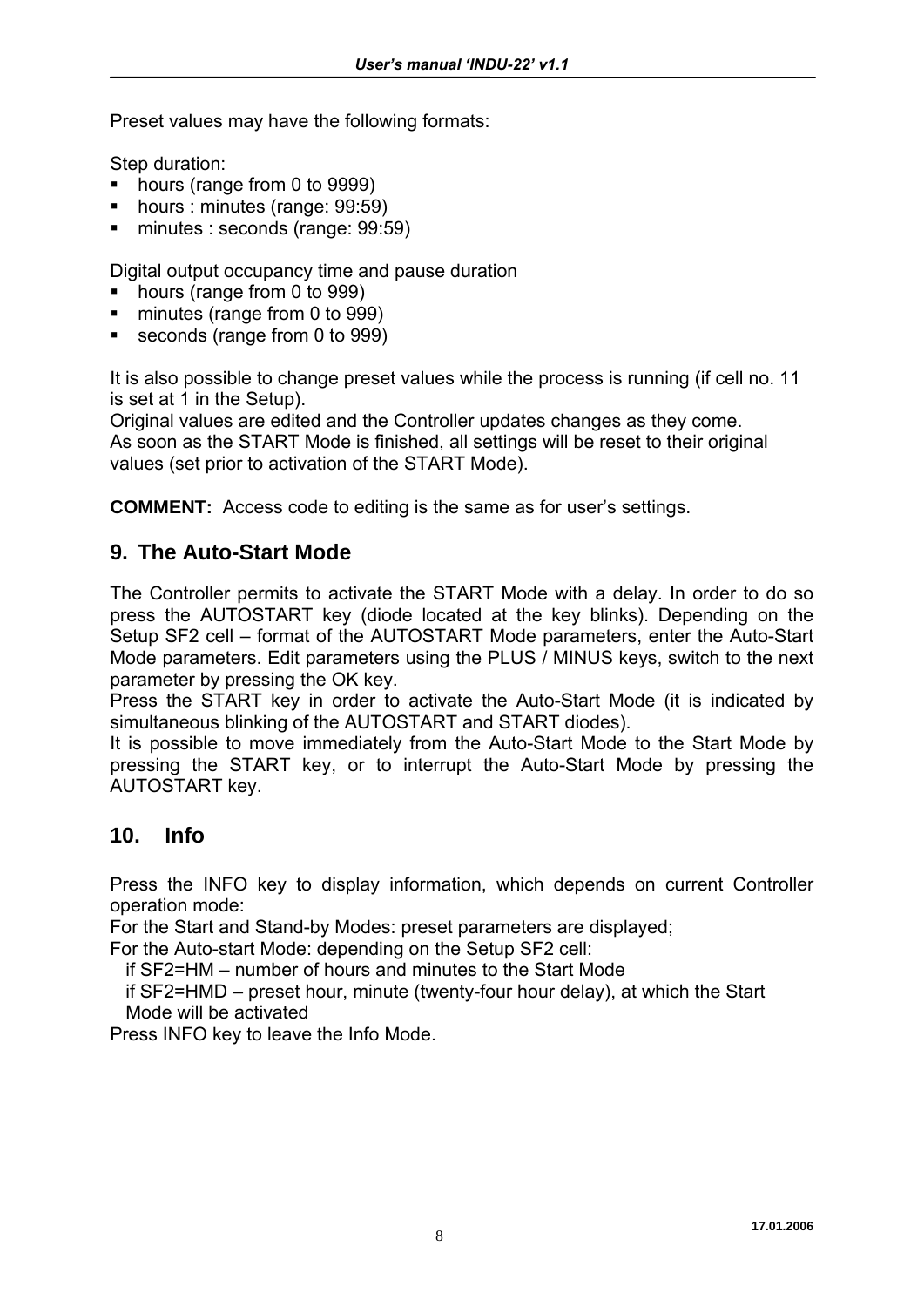#### **11. User's Settings**

In order to enter user's settings press and hold the MINUS key, and then press PLUS. UF x will appear on the display, which informs about cell number. Press the PLUS / MINUS keys to change cell. Enter Edit by pressing the OK key. Available cells:

UF 0 – real time clock setting: press the PLUS / MINUS keys to change value, Press the OK key to switch to the next clock parameter.

Press the EDIT key in order to quit editing.

Description of clock parameters:

Ho – hour

Mi – minute

- Ye year
- Mo month
- dA day
- UF 1 change of access code to user's settings: 0 off, range: 1..9999
- UF 2 information on current software version
- UF 3 keyboard click on / off
	- $UF 3=0 off$ UF 3=1 - on

#### **12. Keyboard Interlock**

When configuring one control input as keyboard interlock (cell no. 5 and 6 in the Setup), it is possible to preclude access to equipment settings to unauthorized persons. This increases safety of work, especially in case of long-term processes.

If any key is pressed when keyboard interlock is on, the display will show BLOC. In order to unlock keyboard (depending on selection made in the Setup) it is necessary to close or open given control input.

#### **13. Setup**

In order to enter the Controller Setup settings press and hold the MINUS key, and then press EDIT. The display will show message Fx informing about the Setup cell number. Change cell number using the PLUS / MINUS keys. Press the OK key to edit given cell. Press EDIT to quit editing.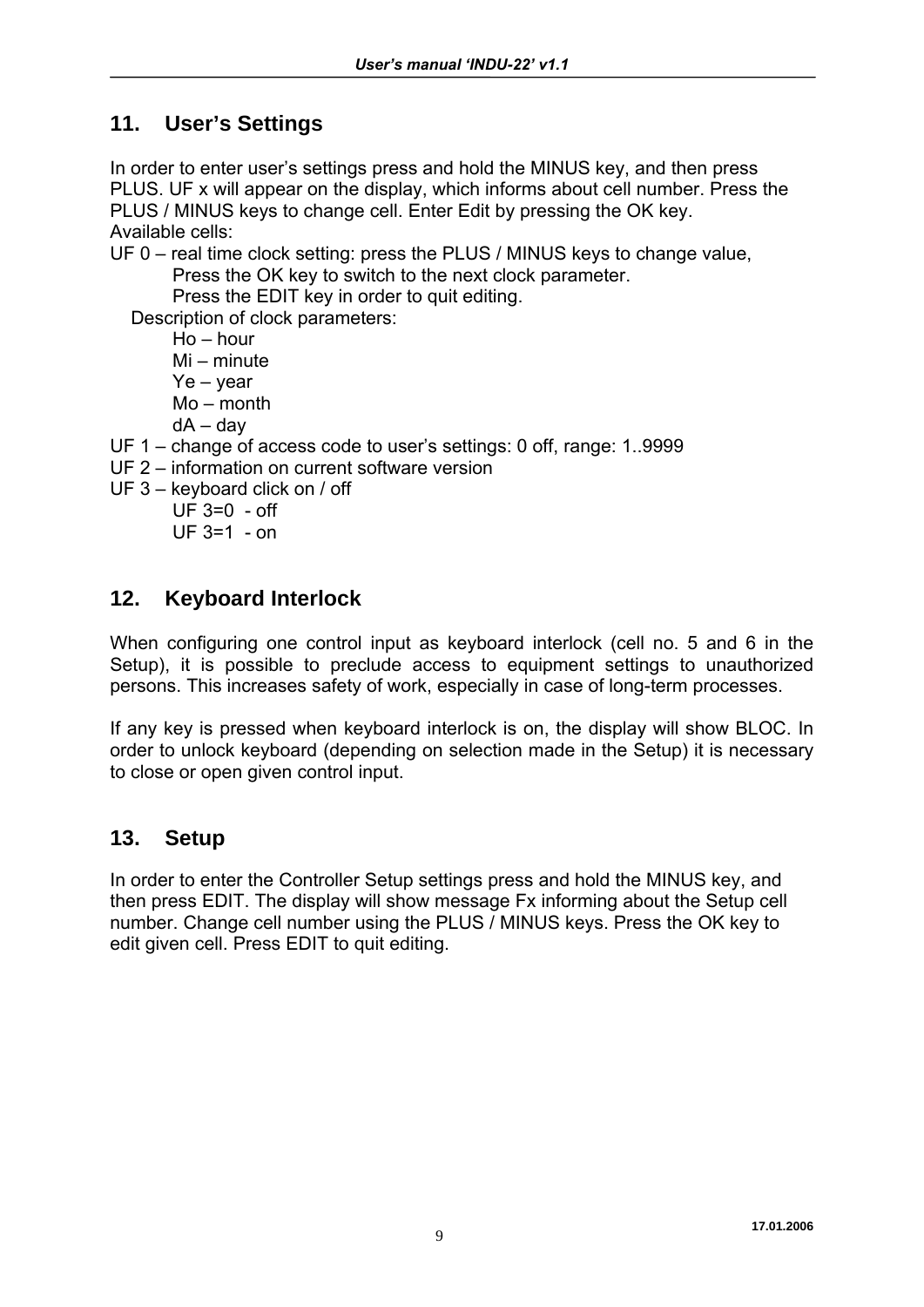Description of Setup cells:

| Cell           | Default value  | Range     | Description                       |
|----------------|----------------|-----------|-----------------------------------|
| number         |                |           |                                   |
| F <sub>0</sub> | 1              | 0.247     | Address in the MODBUS             |
|                |                |           | network                           |
| F <sub>1</sub> | $\overline{0}$ | 0.4       | Transmission speed:               |
|                |                |           | $0 - 9600$                        |
|                |                |           | $1 - 19200$                       |
|                |                |           | $2 - 38400$                       |
|                |                |           | $3 - 57600$                       |
|                |                |           | $4 - 115200$                      |
| F <sub>2</sub> | <b>HMD</b>     | HMD / HM  | Format of the AUTOSTART           |
|                |                |           | Mode parameters                   |
|                |                |           | HMD - hour, minute and twenty-    |
|                |                |           | four hour time-lag, when START    |
|                |                |           | HM - number of hours and          |
|                |                |           | minutes until the START Mode      |
| F <sub>3</sub> | 5              | 010 hours | Maximum time in hours, after      |
|                |                |           | which (past power stoppage) the   |
|                |                |           | Controller does not return to the |
|                |                |           | <b>START Mode</b>                 |
| F <sub>4</sub> | $\mathbf 0$    | 0.9999    | Access code to the SETUP          |
|                |                |           | settings                          |
|                |                |           | $0 - off$                         |
| F <sub>5</sub> | $\overline{0}$ | 0.4       | Servicing of control input 1:     |
|                |                |           | $0$ – servicing off               |
|                |                |           | 1 - alarm when closed             |
|                |                |           | $2 -$ alarm when open             |
|                |                |           | 3 - keyboard interlock when       |
|                |                |           | closed                            |
|                |                |           | 4 - keyboard interlock when       |
|                |                |           | open                              |
| F <sub>6</sub> | $\mathbf 0$    | 0.4       | Servicing of control input 2:     |
|                |                |           | $0$ – servicing off               |
|                |                |           | 1 - alarm when closed             |
|                |                |           | $2 -$ alarm when open             |
|                |                |           | 3 - keyboard interlock when       |
|                |                |           | closed                            |
|                |                |           | 4 - keyboard interlock when       |
|                |                |           | open                              |
| F7             | 1              | 0.2       | Time base for parameter:          |
|                |                |           | <b>Process duration</b>           |
|                |                |           | $0 - HHHH$                        |
|                |                |           | $1 - HH: MM$                      |
|                |                |           | $2 - MM:SS$                       |
| F <sub>8</sub> | 0.2            | 0.2       | Time base for parameter:          |
|                |                |           | <b>Relay occupancy time</b>       |
|                |                |           | $0 -$ seconds                     |
|                |                |           | $1 -$ minutes                     |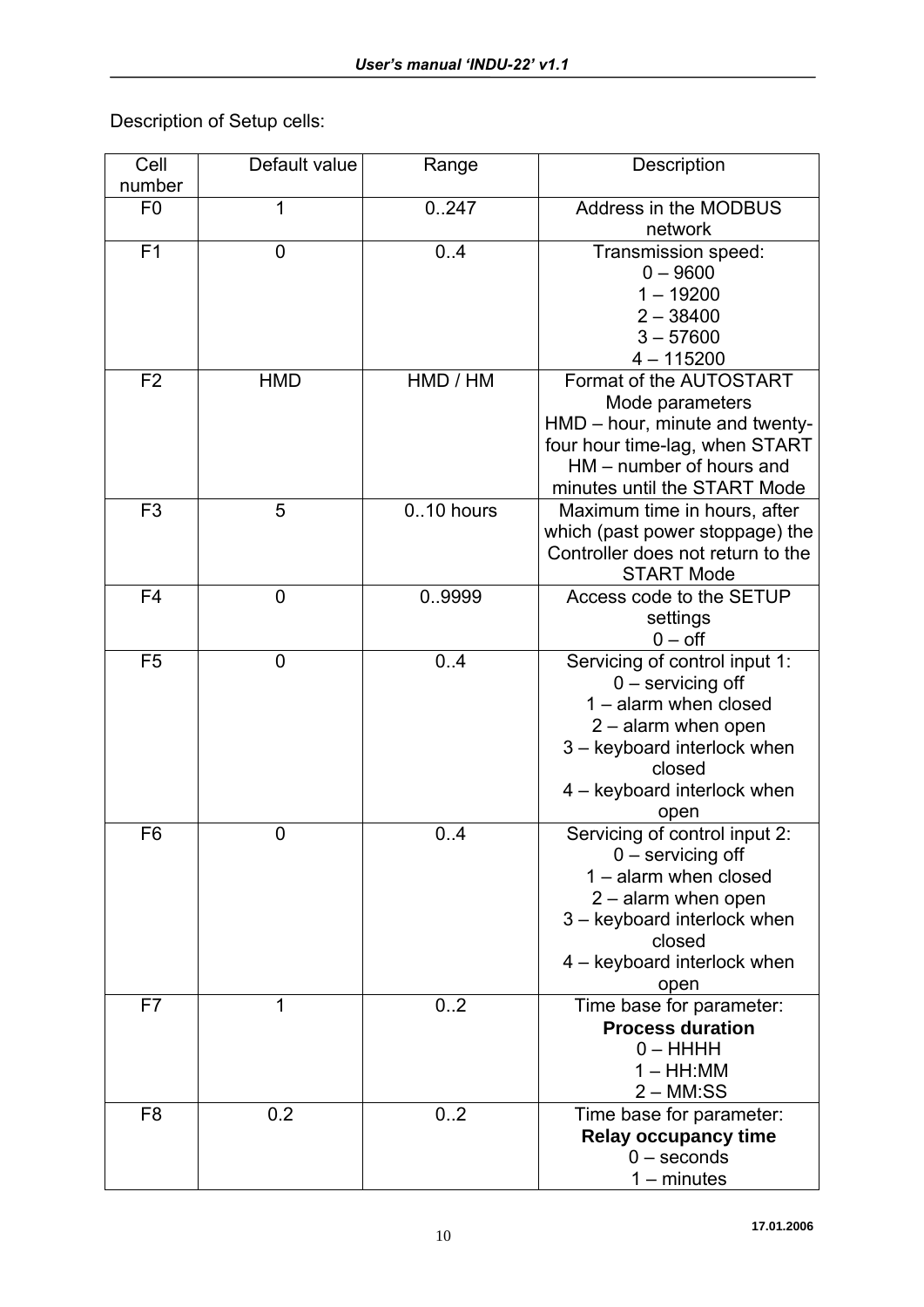|                 |     |       | $2 - hours$                      |
|-----------------|-----|-------|----------------------------------|
| F <sub>9</sub>  | 0.2 | 02    | Time base for parameter:         |
|                 |     |       | <b>Pause duration</b>            |
|                 |     |       | $0$ – seconds                    |
|                 |     |       | $1 -$ minutes                    |
|                 |     |       | $2 - hours$                      |
| F <sub>10</sub> | 0   | 0.1   | Phase, at which the START        |
|                 |     |       | Mode will activate:              |
|                 |     |       | $0$ – pause phase                |
|                 |     |       | 1 - relay occupancy phase        |
| F <sub>11</sub> | 1   | 0.1   | Permission to edit in the START  |
|                 |     |       | Mode                             |
|                 |     |       | $0 - no$ permission              |
|                 |     |       | $1 -$ editing permitted          |
| F12             | 30  | 0.255 | Time in minutes, after which the |
|                 |     |       | Controller will automatically    |
|                 |     |       | switch from the STOP Mode to     |
|                 |     |       | the Stand-by Mode                |
|                 |     |       | 0 - quitting the STOP Mode       |
|                 |     |       | after confirmation with the      |
|                 |     |       | OK key                           |

#### **14. Alarms**

Err 1 – alarm from control input 1

Err 2 – alarm from control input 2

The Controller is equipped with two control inputs. In case of activation (in the Controller Setup) of alarm for a given input and occurrence of an alarm situation, the process will be stopped, and the display will show information concerning the event. Occurrence of an alarm situation shall be confirmed with the OK key. The Controller will signal the alarm again, unless failure cause is removed.

It is possible to enter the Controller Setup and turn off service of a given alarm during alarm signaling.

Configuration of alarm event servicing: in the Setup SF5 and SF6 cells.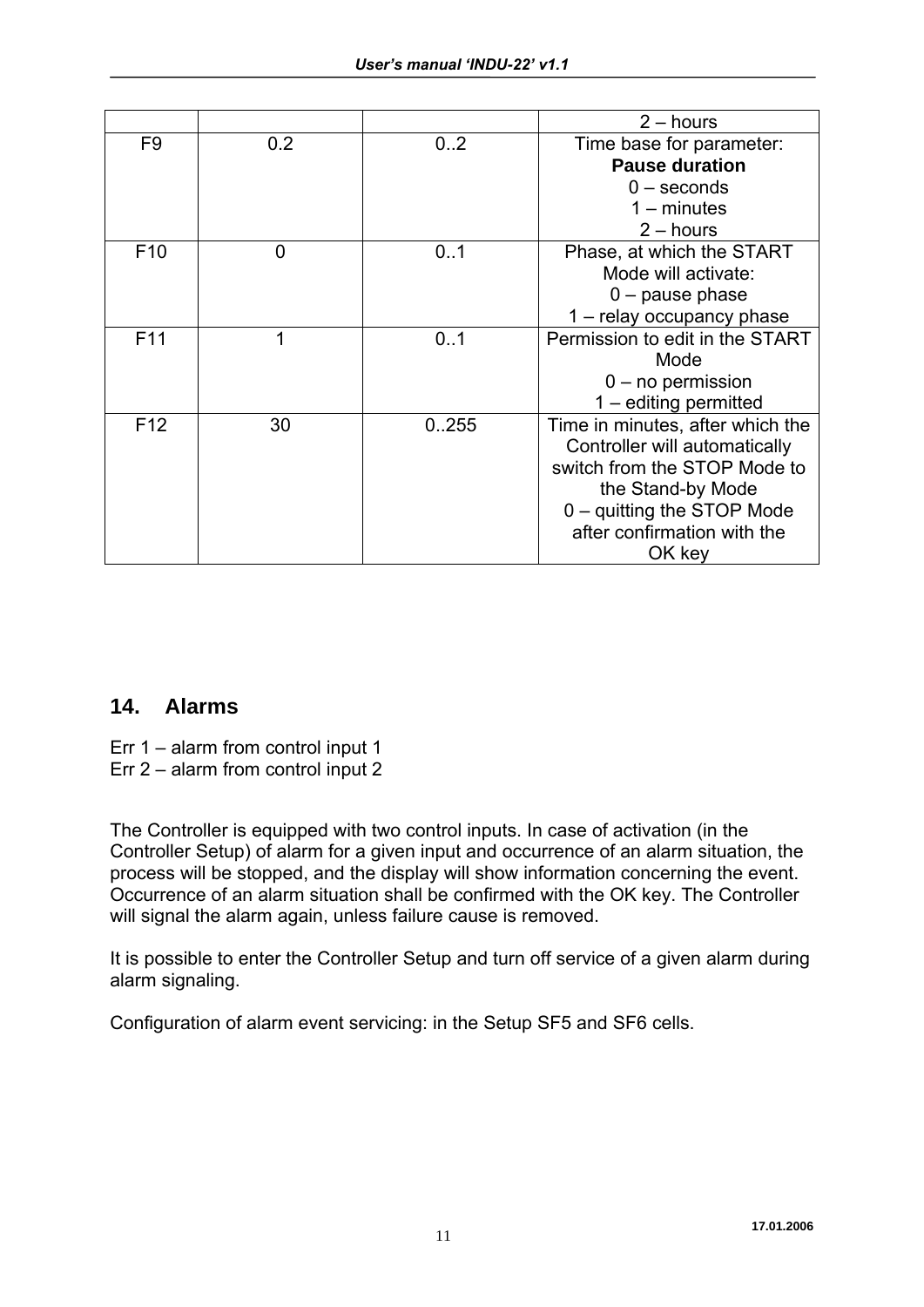#### **15. Example Application**



## **16. Description of Terminals**

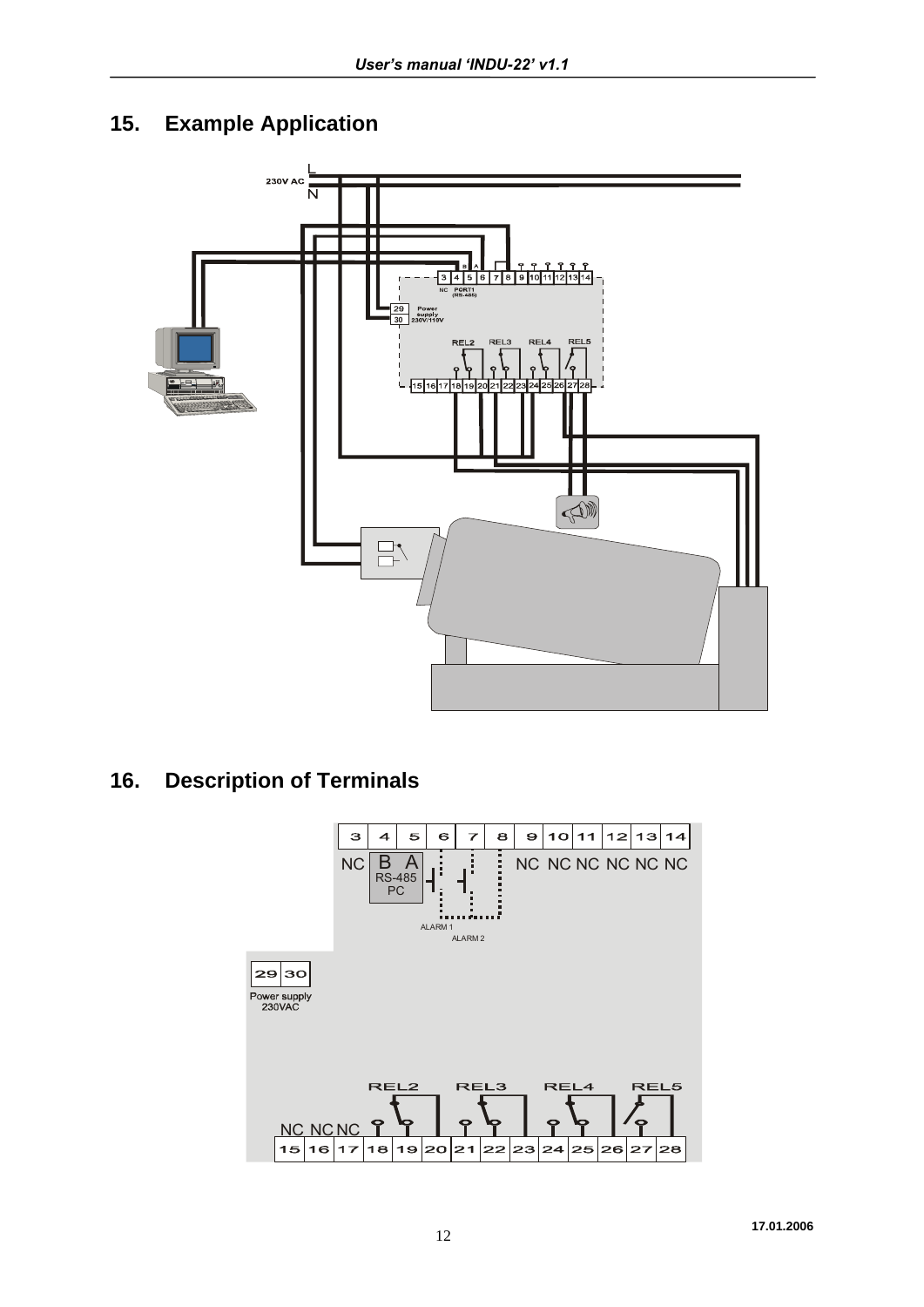**Notes**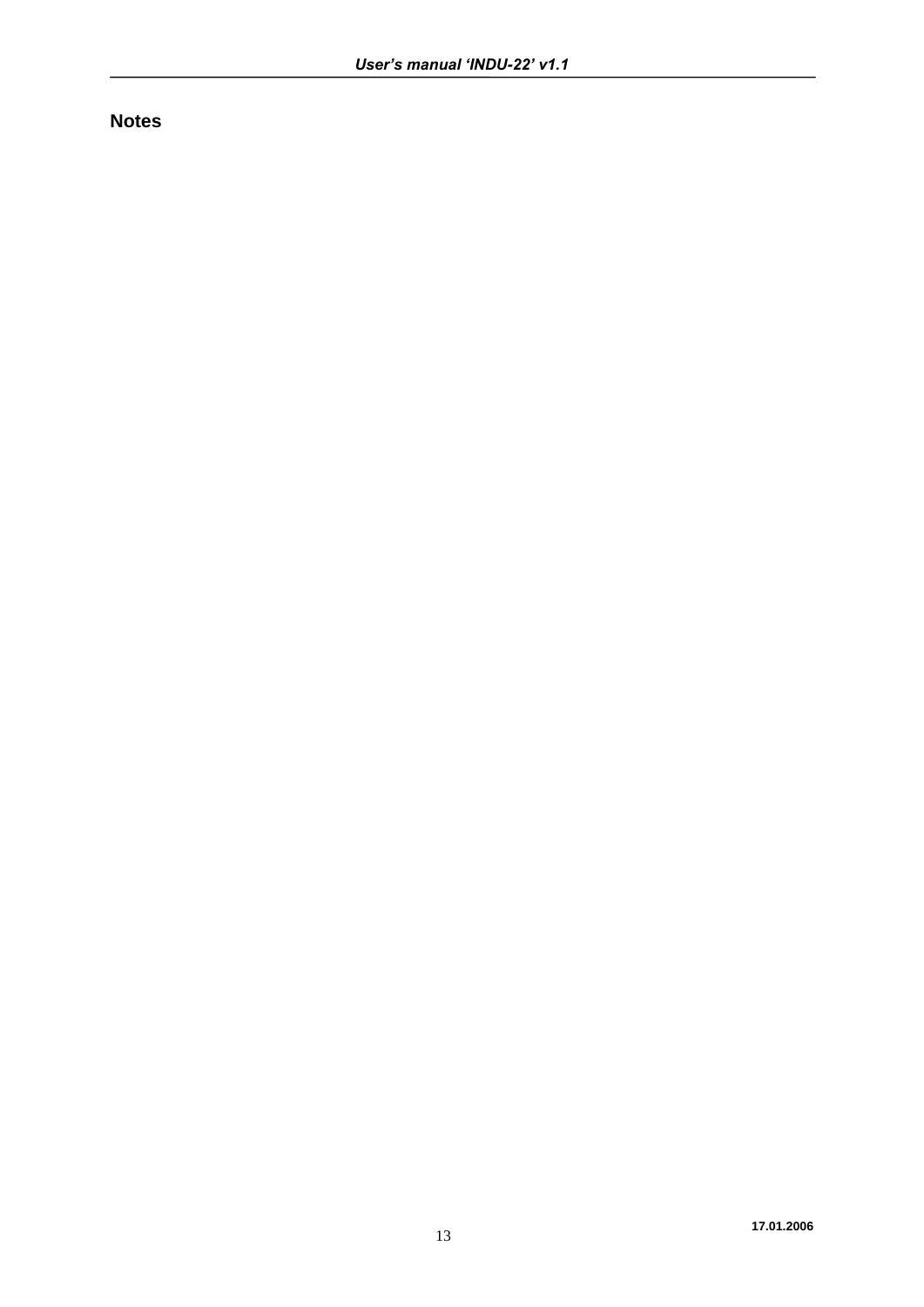**Notes**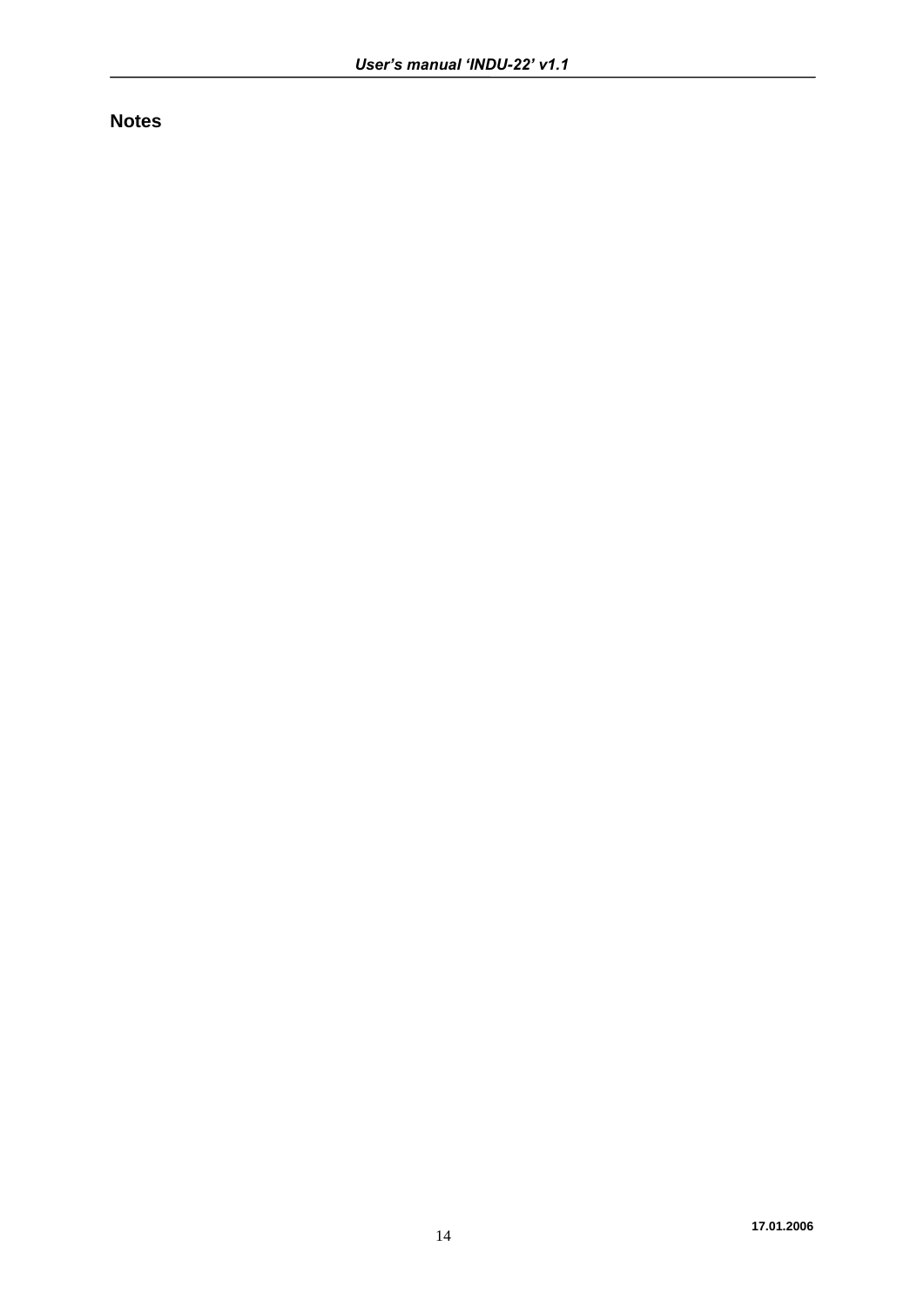**Notes**